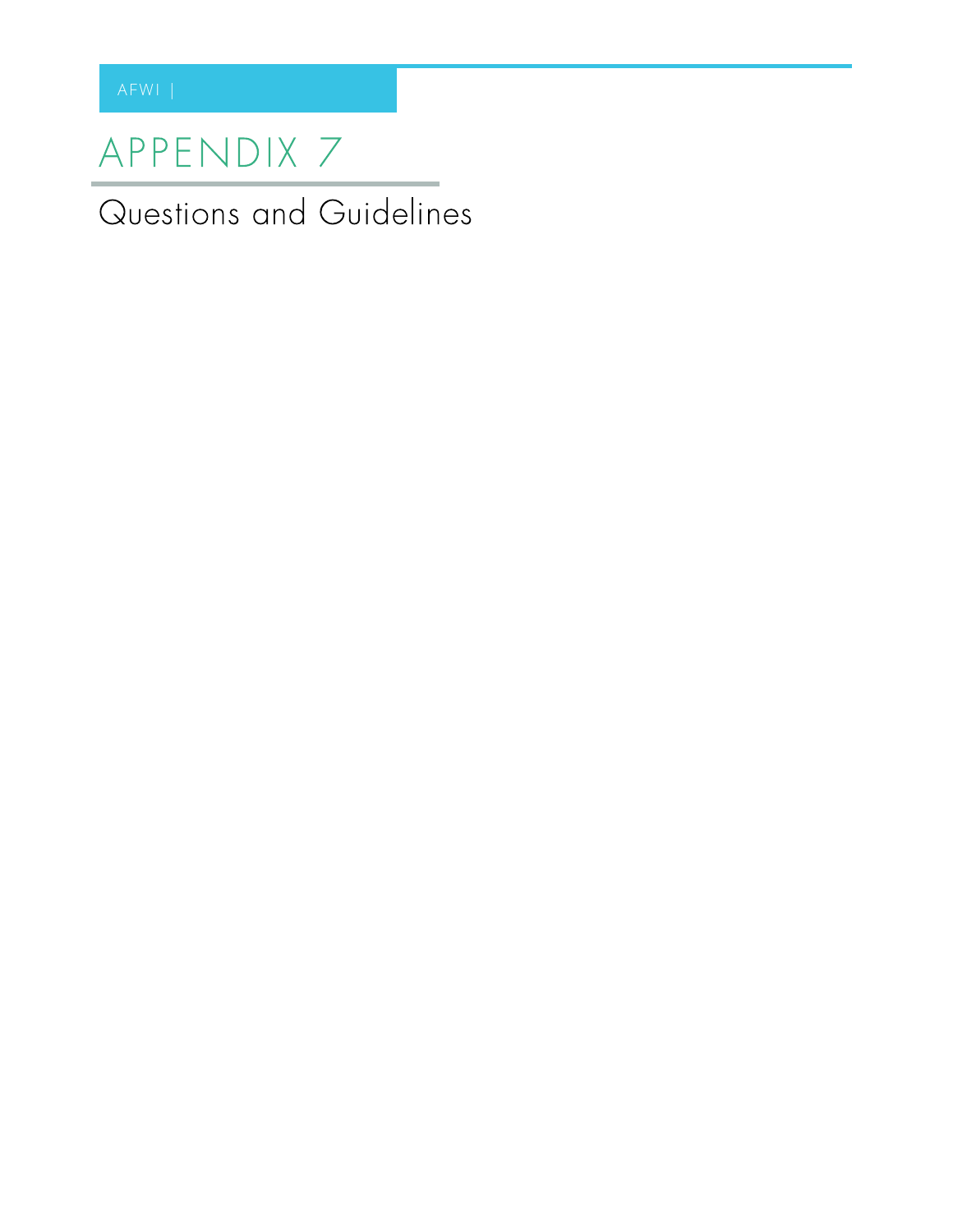# BRAIN STORY CERTIFICATION COURSE

# Guidelines for Organizations & Groups

#### Purpose

This guide is intended to prepare and assist facilitation for groups taking the Brain Story Certification course.

### Starting Point

Before the organization or group dives in with the course, a good place to start is to have an introductory presentation by a AFWI staff member and for the group to play the Brain Architecture Game. All organizations are different and should identify the best process that works for them. For example, some items to consider are the time frame to complete the course, including facilitated discussions, staff time to take the course etc. The feedback we have gathered has shown there are a number of different processes but having group discussions to go over the course content and discuss how this new knowledge can be applied to the work has proved to be valuable.

If a facilitated process is chosen, it is recommended the facilitator take the Brain Story Certification Course before facilitating a group. After taking the course, the facilitator should be comfortable with the scientific content as well as discussing possible application of this new knowledge. Feedback from organizations has also shown that is it valuable to have an internal facilitator (someone from within the organization) to lead regular discussions to help bridge the gap between the scientific content and what it can look like in practice within their own organization.

A key area of success for completing the course is setting expectations. It is important, to begin with communicating with the participants what the schedule will look like and topics will be covered. Example of a 4-month timeline is below.

## Facilitated Session Layout

Many like to think of this process similar to a book club; assigning the number of modules you wish the group to complete before the next session, then have a discussion about what you just learned. Meeting in a commonplace that is easy for everyone to get to, such as a boardroom or a classroom, can be helpful for people, or during a lunch hour. Depending on the size of the group, you can split people up into tables with a leader at each table responsible for keeping the conversation on track and reporting back to the larger group. One way to help people stay engaged is to have the groups or individuals write down thoughts or answer to questions on index cards then share top three ideas with the group.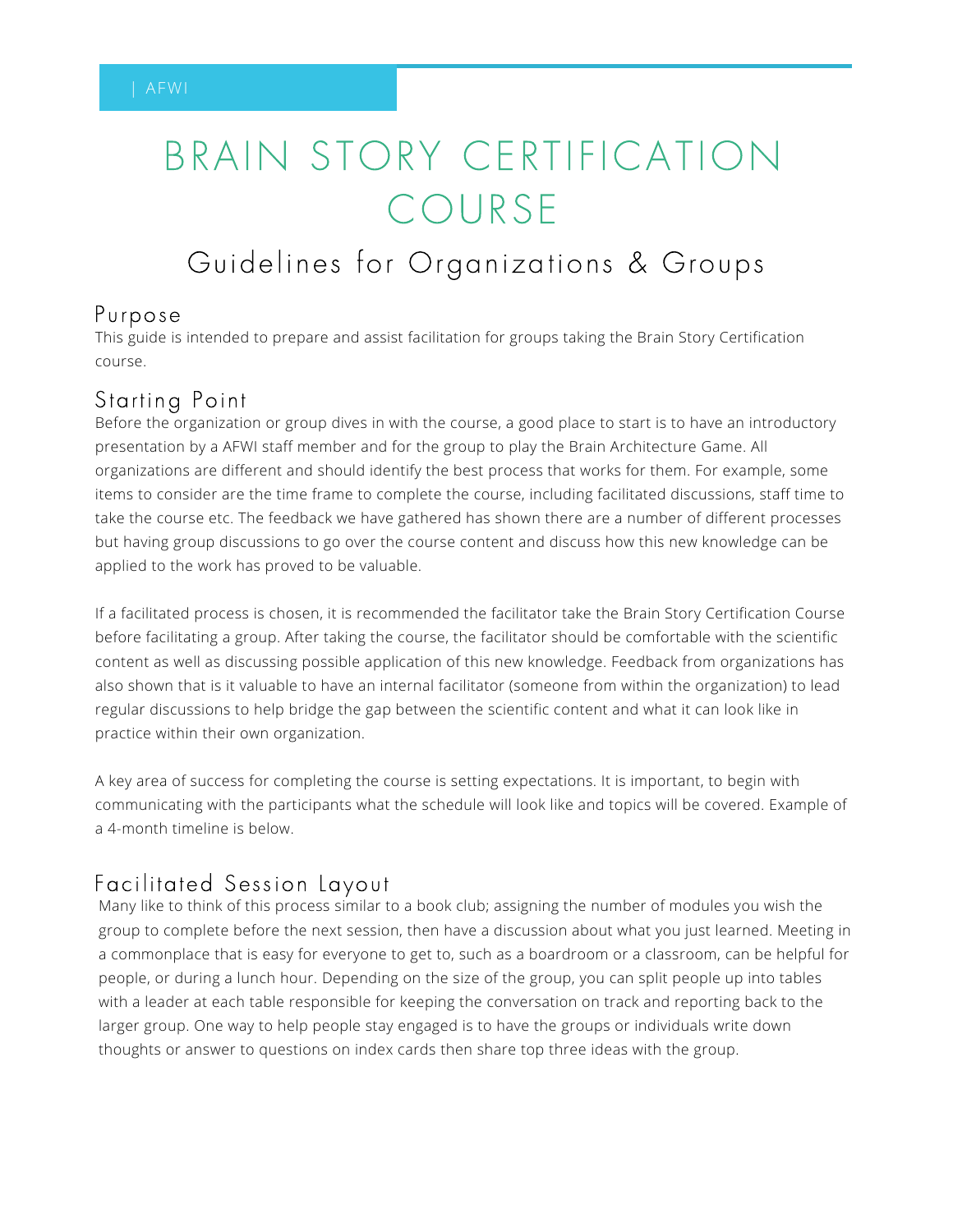# Timeline Example

## Brain Story Certification Schedule

 $\bigcirc$   $\bigcirc$   $\bigcirc$  and<br> $\bigcirc$  included in the Brain Story Certification course to develop a Community of Practice.

### Focus of discussion:

1. Review key concepts from Brain Story Certification Course modules, and

2. Discuss how could/does the science of the Brain Story apply to one's individual or program clinical practice?

| Date (example)                | Modules                                                         | Discussion | Claritying |
|-------------------------------|-----------------------------------------------------------------|------------|------------|
|                               |                                                                 | Highlights | Questions  |
| January 11,                   | 1. Welcome to Brain Story                                       |            |            |
| 2019                          | Cartification                                                   |            |            |
| (Session 1)                   |                                                                 |            |            |
|                               | 2. Brain Architecture - How                                     |            |            |
|                               | Brains Develop                                                  |            |            |
|                               | 3. Gene Signatures - How                                        |            |            |
|                               | Gene-Environment Interactions                                   |            |            |
|                               | Shape Brain Architecture &                                      |            |            |
|                               | Outcomas                                                        |            |            |
| January 25,                   | 4. Serve & Return - How Social                                  |            |            |
| 2019                          | Interactions Shape Brain<br>Architecture                        |            |            |
| (Session 2)                   |                                                                 |            |            |
|                               | 5. Taxic Stress - How Early                                     |            |            |
|                               | Adversity Shapes Brain                                          |            |            |
|                               | Architecture                                                    |            |            |
| February 1,<br>2019           | 6. Air Traffic Control - Building<br>Executive Function & Self- |            |            |
|                               | Regulation Capacities                                           |            |            |
| (Session 3)                   |                                                                 |            |            |
|                               | 7. Interventions Addressing Child                               |            |            |
|                               | Maltreatment & Neglect                                          |            |            |
| February 15,                  | 8. Children's Mental Health, Part                               |            |            |
| 2019                          | A – The Influence of Child                                      |            |            |
| (Session 4)                   | Temperaments on Anxiety &<br><b>ADHID</b>                       |            |            |
|                               |                                                                 |            |            |
|                               | 9. Children's Mental Health, Part                               |            |            |
|                               | B - Improving Services                                          |            |            |
| March 1, 2019                 | 10. ACEs, Part A - The Impact of                                |            |            |
| (Session 5)                   | Advarse Childhood Experiences<br>on a Range of Adult Health     |            |            |
|                               | Outcomas                                                        |            |            |
|                               |                                                                 |            |            |
|                               | 11. ACEs, Part B - Using the                                    |            |            |
|                               | Science of ACEs in Practice                                     |            |            |
| March 15, 2019<br>(Session 6) | 12. ACEs, Part C - The Impact<br>of Adverse Childhood           |            |            |
|                               | Experiences on PTSD and                                         |            |            |
|                               | Depression                                                      |            |            |
|                               |                                                                 |            |            |
|                               | 13. Addiction & the Brain, Part A                               |            |            |
|                               | – A Naurobiological Paspective                                  |            |            |

Time: 2-3 modules to complete every 2 weeks with biweekly meetings for discussion